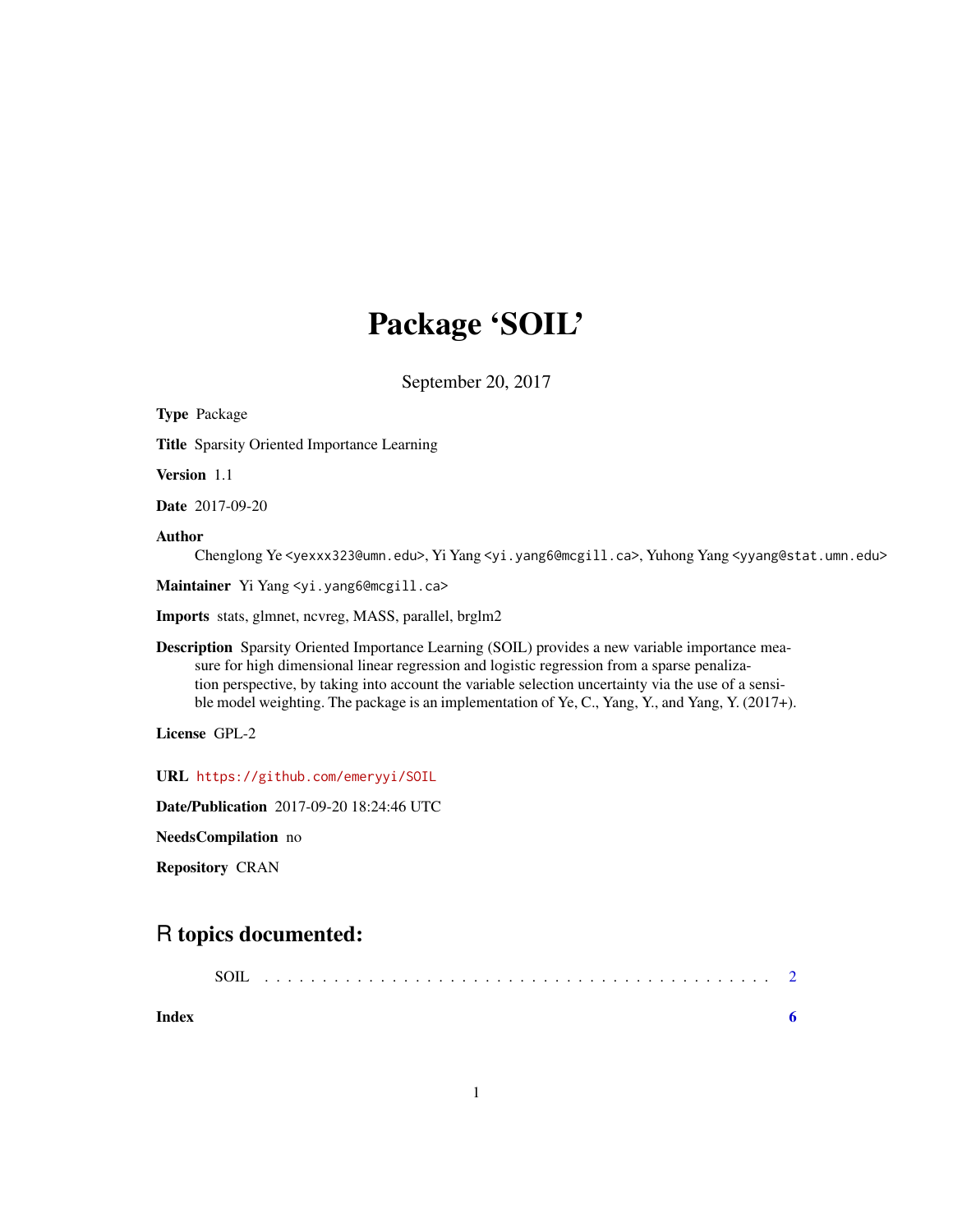#### <span id="page-1-0"></span>Description

Sparsity Oriented Importance Learning (SOIL) provides a new variable importance measure for high dimensional linear regression and logistic regression from a sparse penalization perspective, by taking into account the variable selection uncertainty via the use of a sensible model weighting. The package is an implementation of Ye, C., Yang, Y., and Yang, Y. (2017+) DOI: <doi:10.1080/01621459.2017.1377080>.

#### Usage

```
SOIL(x, y, n_train = ceiling(n/2), no_rep = 100,n_{\text{train}}bound = n_{\text{train}} - 2, n_{\text{bound}} = n - 2,
                  psi = 1, family = c("gaussian","binomial"), method = c("lasso","union", "customize"),
                  candidate_models, weight_type = c("BIC", "AIC",
                  "ARM"), prior = TRUE, reduce_bias = FALSE)
```
#### Arguments

| X             | Matrix of predictors.                                                                                                                                                                                                                                                                                                                                                                                                                                                                                                                                                                                                                                                                        |
|---------------|----------------------------------------------------------------------------------------------------------------------------------------------------------------------------------------------------------------------------------------------------------------------------------------------------------------------------------------------------------------------------------------------------------------------------------------------------------------------------------------------------------------------------------------------------------------------------------------------------------------------------------------------------------------------------------------------|
| У             | Response variable.                                                                                                                                                                                                                                                                                                                                                                                                                                                                                                                                                                                                                                                                           |
| n_train       | Size of training set when the weight function is ARM or ARM with prior=TRUE.<br>The default value is $n$ _train=ceiling( $n/2$ ).                                                                                                                                                                                                                                                                                                                                                                                                                                                                                                                                                            |
| no_rep        | Number of replications when the weight function is ARM and ARM with prior=TRUE.<br>The default value is no_rep=100.                                                                                                                                                                                                                                                                                                                                                                                                                                                                                                                                                                          |
| n_train_bound | When computing the weights using ARM, the candidate models with the size<br>larger than n_train_bound will be dropped. The default value is n_train-2.                                                                                                                                                                                                                                                                                                                                                                                                                                                                                                                                       |
| n_bound       | When computing the weights using AIC or BIC, the candidate models with the<br>size larger than n_train_bound will be dropped. The default value is n-2.                                                                                                                                                                                                                                                                                                                                                                                                                                                                                                                                      |
| psi           | A positive number to control the improvement of the prior weight. The default<br>value is 1.                                                                                                                                                                                                                                                                                                                                                                                                                                                                                                                                                                                                 |
| family        | Choose the family for GLM models. So far gaussian and binomial are imple-<br>mented. The default is gaussian.                                                                                                                                                                                                                                                                                                                                                                                                                                                                                                                                                                                |
| method        | Users can choose lasso, union or customize. If method=="lasso", then the<br>program automatically provides the candidate models as a union of solution<br>paths of Lasso, Adaptive Lasso; If method=="union", then the program auto-<br>matically provides the candidate models as a union of solution paths of Lasso,<br>Adaptive Lasso, SCAD, and MCP; If method="customize", users must provide<br>their own set of candidate models in the input argument candidate_models as a<br>matrix, each row of which is a 0/1 index vector representing whether each vari-<br>able is included/excluded in the model. For details see Example section. The<br>default option is method=="lasso". |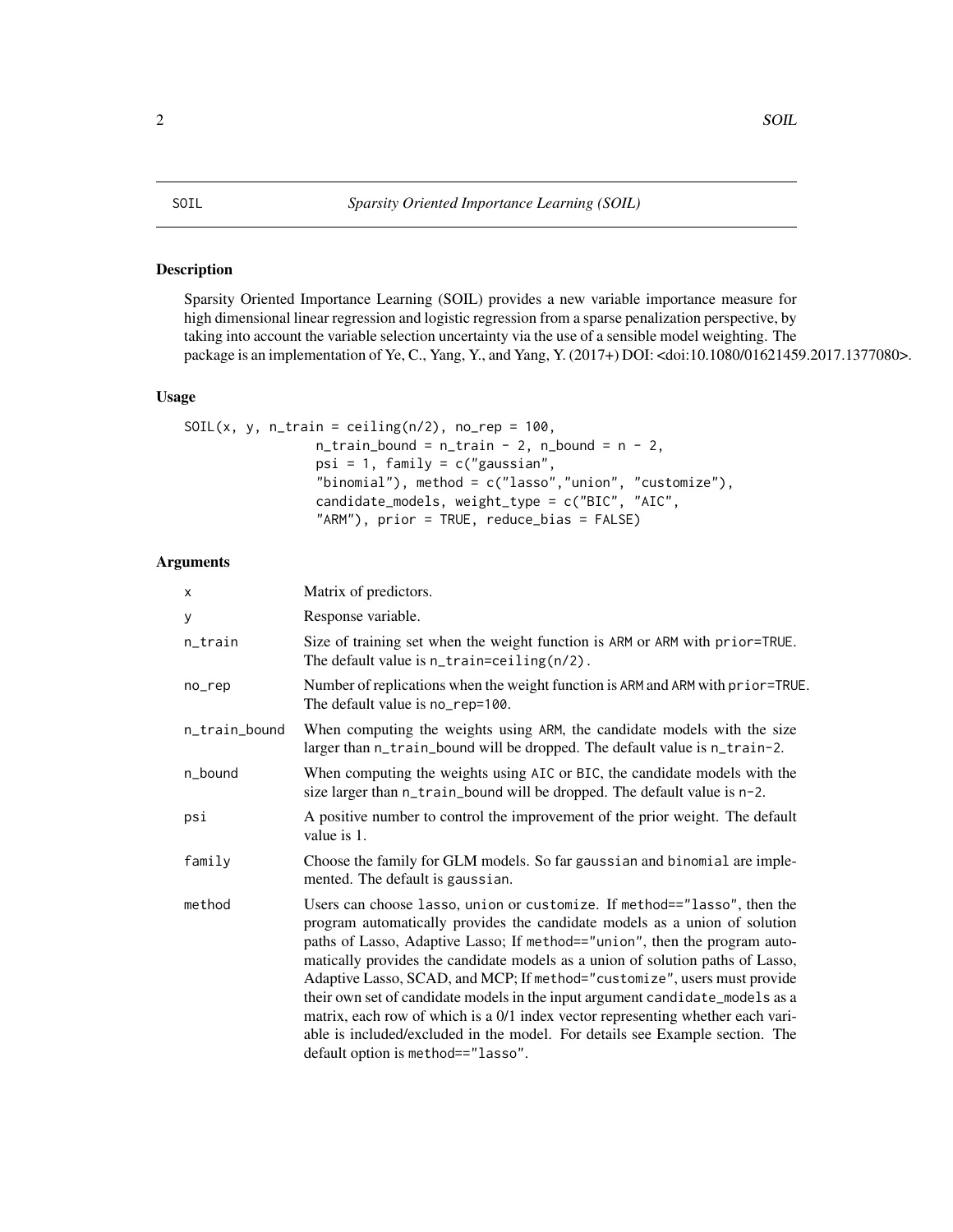#### $S$ OIL  $\overline{3}$

| candidate_models |                                                                                                                                                                                                                                                                                                                                                                                                                                                                                      |
|------------------|--------------------------------------------------------------------------------------------------------------------------------------------------------------------------------------------------------------------------------------------------------------------------------------------------------------------------------------------------------------------------------------------------------------------------------------------------------------------------------------|
|                  | Only available when method="customize". It is a matrix of candidate models,<br>each row of which is a 0/1 index vector representing whether each variable is<br>included/excluded in the model. For details see Example section.                                                                                                                                                                                                                                                     |
| weight_type      | Options for computing weights for SOIL measure. Users can choose among<br>ARM, AIC and BIC. The default is BIC.                                                                                                                                                                                                                                                                                                                                                                      |
| prior            | Whether to use prior in the weighting function. The default is TRUE.                                                                                                                                                                                                                                                                                                                                                                                                                 |
| reduce bias      | If the binomial model is used, occasionally the algorithm might has convergence<br>issue when the problem of so-called complete separation or quasi-complete sep-<br>aration happens. Users can set reduce_bias=TRUE to solve the issue. The al-<br>gorithm will use an adjusted-score approach when fitting the binomial model<br>for computing the weights. This method is developed in Firth, D. (1993). Bias<br>reduction of maximum likelihood estimates. Biometrika 80, 27-38. |

#### Details

See the paper provided in Reference section.

#### Value

A "SOIL" object is retured. The components are:

importance SOIL importance values for each variable. weight The weight for each candidate model.

candidate\_models\_cleaned

Cleaned candidate models: the duplicated candidate models are cleaned; When computing SOIL weights using AIC and BIC, the models with more than n-2 variables are removed (n is the number of observaitons); When computing SOIL weights using ARM, the models with more than n\_train-2 variables are removed (n\_train is the number of training observations).

#### References

Ye, C., Yang, Y., and Yang, Y. (2017+). "Sparsity Oriented Importance Learning for High-dimensional Linear Regression". *Journal of the American Statistical Association*. (Accepted) DOI: 10.1080/01621459.2017.1377080

BugReport: <https://github.com/emeryyi/SOIL>

#### Examples

```
# REGRESSION CASE
# generate simulation data
n < -50p \le -8beta <- c(3,1.5,0,0,2,0,0,0)
b0 < -1x \leq - matrix(rnorm(n \times p, 0, 1), nrow=n, ncol=p)
```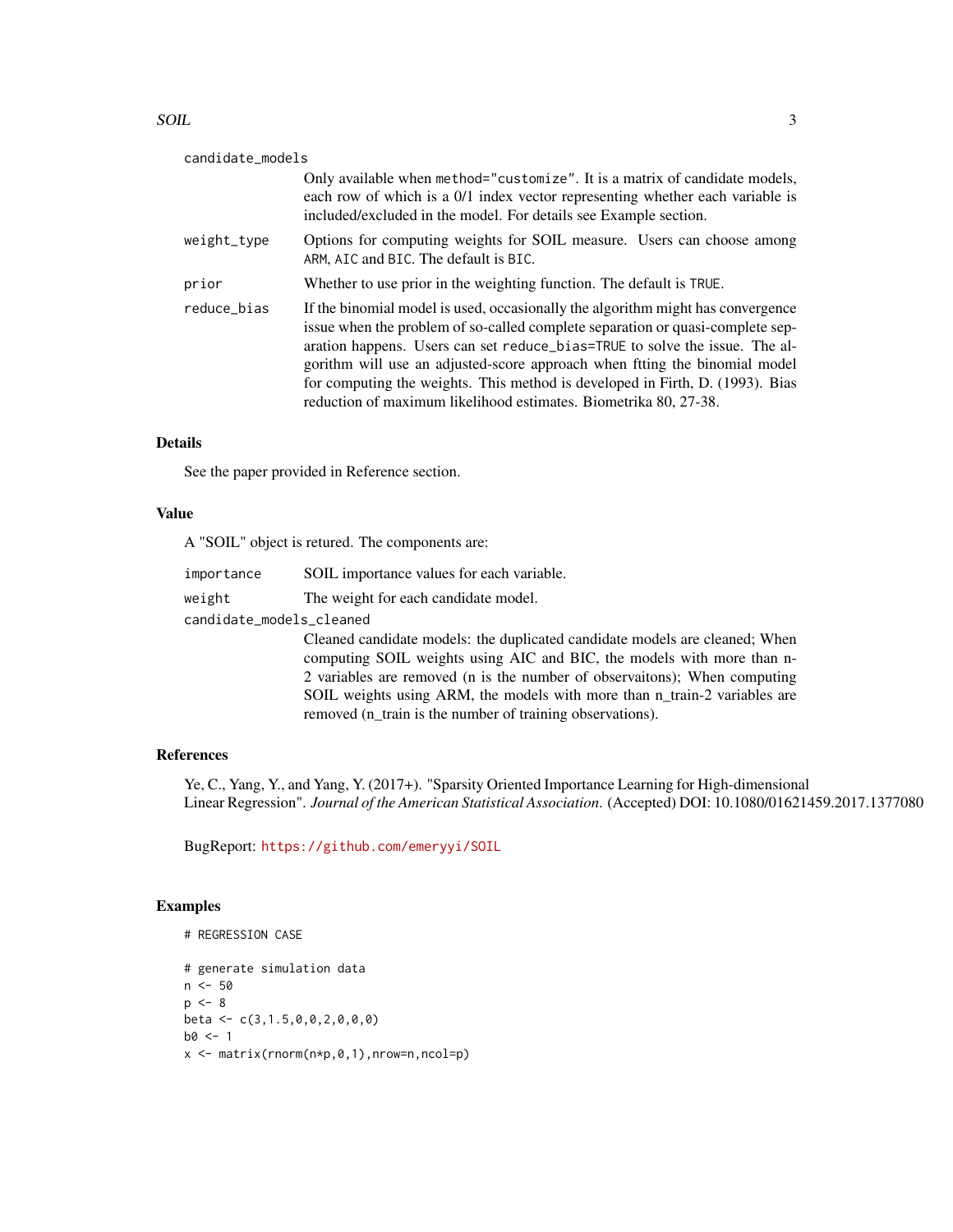```
e \leftarrow \text{norm}(n)y <- x %*% beta + b0 + e
# compute SOIL using ARM with prior
v_ARM <- SOIL(x, y, family = "gaussian",
weight_type = "ARM", prior = TRUE)
# compute SOIL using BIC
v_BIC <- SOIL(x, y, family = "gaussian", weight_type = "BIC")
# compute SOIL using AIC
v_AIC <- SOIL(x, y, family = "gaussian",
weight_type = "AIC", prior = TRUE)# user supplied candidate models
candidate_models = rbind(c(0,0,0,0,0,0,0,1),c(0,1,0,0,0,0,0,1), c(0,1,1,1,0,0,0,1),c(0,1,1,0,0,0,0,1), c(1,1,0,1,1,0,0,0),c(1,1,0,0,1,0,0,0))
v1_BIC <- SOIL(x, y,
psi=1,
family = "gaussian",
method = "customize",
candidate_models = candidate_models,
weight_type = "BIC", prior = TRUE)
# CLASSIFICATION CASE
# generate simulation data
n = 300
p = 8b \leftarrow c(1,1,1,-3*sqrt(2)/2)x=matrix(rnorm(n*p, mean=0, sd=1), n, p)
feta=x[, 1:4]%*%b
fprob=exp(feta)/(1+exp(feta))
y=rbinom(n, 1, fprob)
# compute SOIL for model_check using BIC with prior
b_BIC <- SOIL(x, y, family = "binomial", weight_type = "BIC")
candidate_models =
rbind(c(0,0,0,0,0,0,0,1),
c(0,1,0,0,0,0,0,1),
c(1,1,1,1,0,0,0,0),
c(0,1,1,0,0,0,0,1),
c(1,1,0,1,1,0,0,0),
c(1,1,0,0,1,0,0,0),
c(0,0,0,0,0,0,0,0),
c(1,1,1,1,1,0,0,0))
```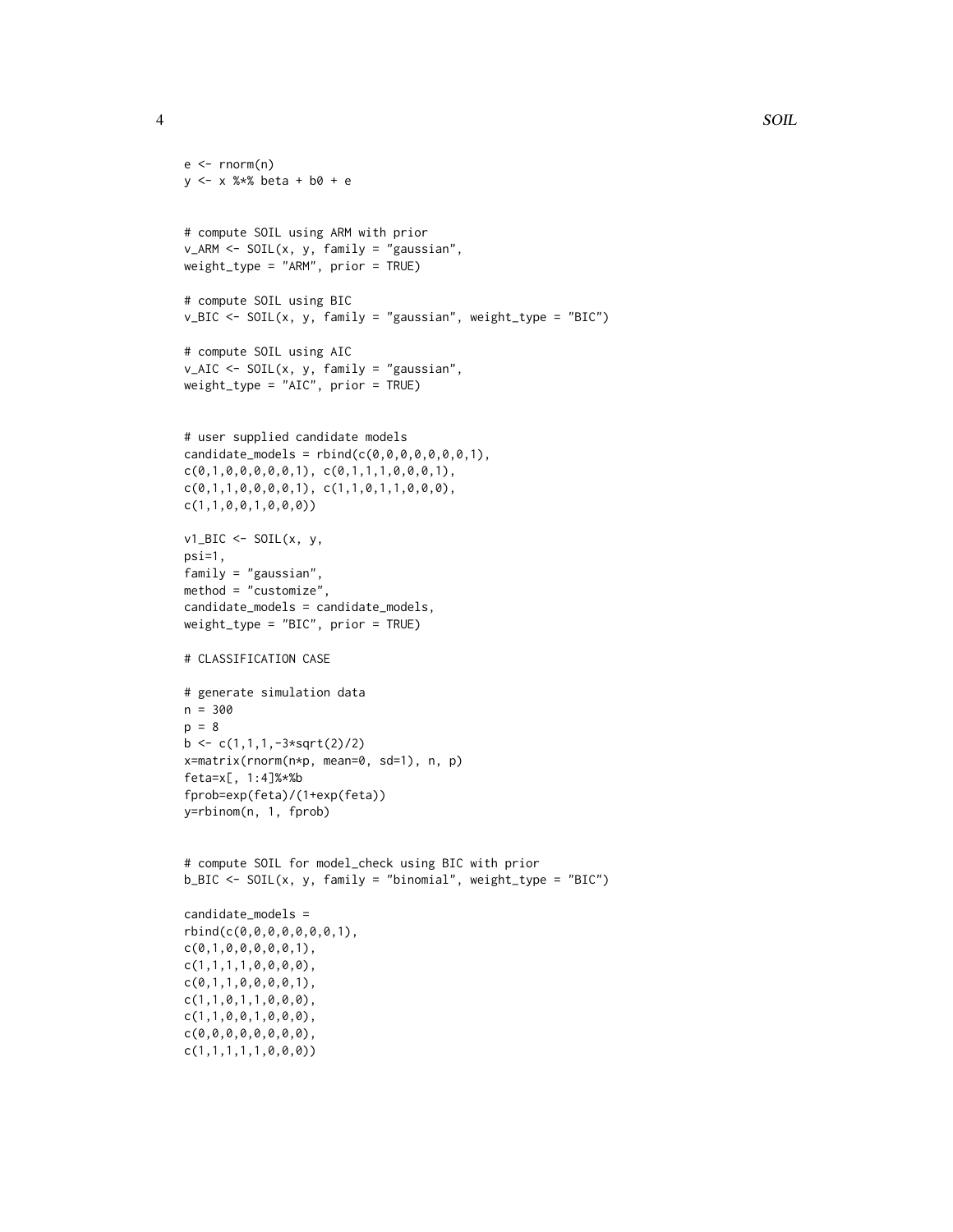```
# compute SOIL for model_check using AIC
# user supplied candidate models
b<sub>-AIC</sub> <- SOIL(x, y, family = "binomial",
method = "customize", candidate_models = candidate_models,
weight_type = "AIC")
```